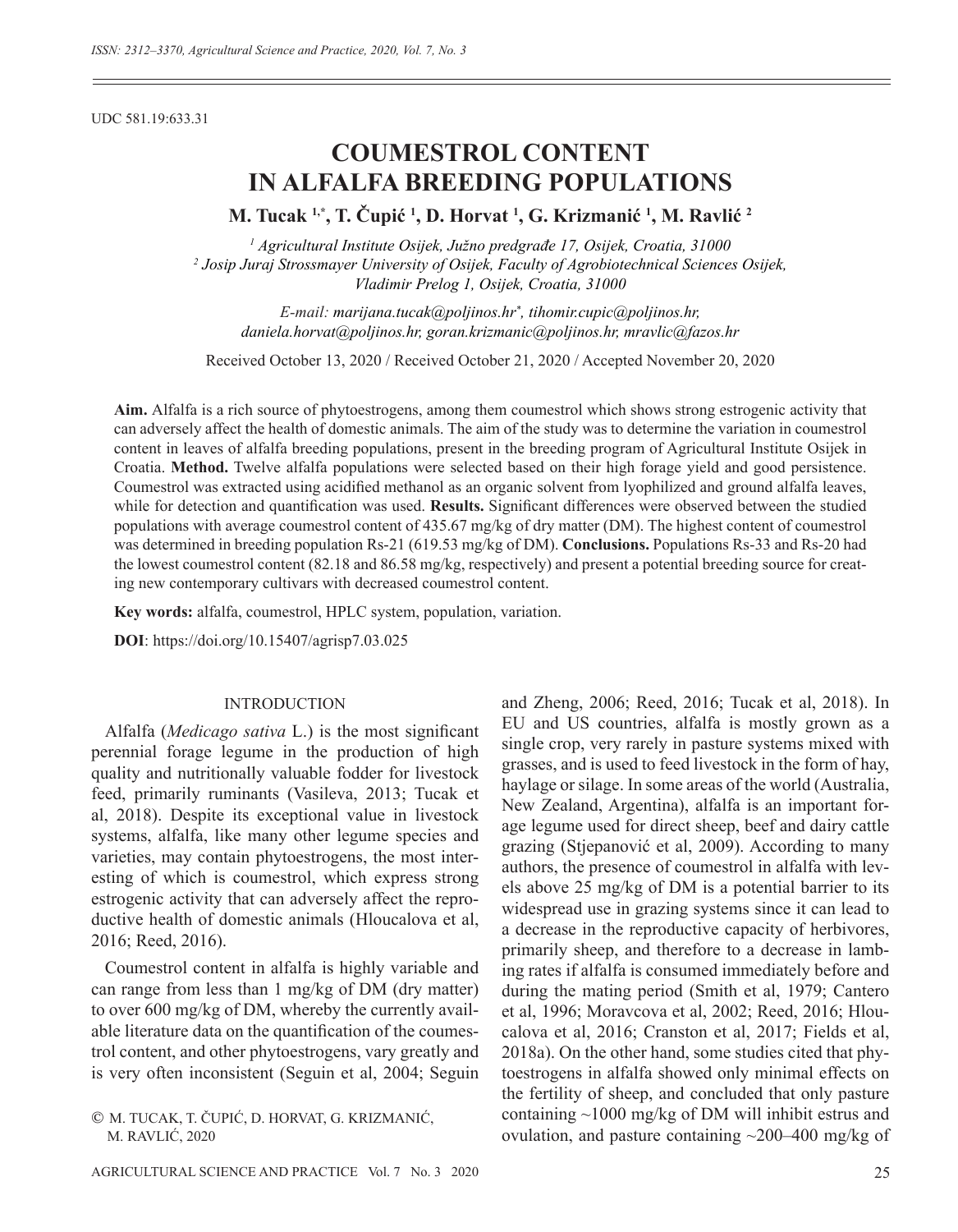DM will only depress ovulation (Ruttle et al., 1968; Kelly et al, 1976; Scales et al, 1977; Sormunen-Cristian et al, 1998).

In *Medicago* species, coumestrol production is less influenced by genetic factors, and plant selection/ breeding usually will not be effective for controlling its content (Reed, 2016). Wide variation in coumestrol content is affected by numerous factors such as environmental conditions (temperature, rainfall, humidity, sunlight), cultivar, stressed conditions (especially by fungal diseases, insect infestation and nutrient deficiencies), stages of maturity, plant parts analyzed, management strategies and stand age of crops (Seguin et al, 2004; Aragadvay-Yungán et al, 2017; Fields et al, 2018b; Fields et al, 2019; Tucak et al, 2020). Fungal pathogens are considered as the main factor that increases coumestrol content in alfalfa. The more common foliar and stem diseases of alfalfa present in the field are common or Pseudopeziza leaf spot, Stemphylium leaf spot and spring black stem (Fields et al, 2018). Reduced coumestrol accumulation could be achieved by creating and selecting new modern yielding and fungal resistant alfalfa cultivars.

The aim of our research was to determine the variation in coumestrol content in field grown alfalfa breeding populations, created at the Department of Forage Crops Breeding and Genetics of the Agricultural Institute Osijek, Croatia, as initial screening in our breeding strategy in order to select potential materials with lower coumestrol content.

## MATERIALS AND METHODS

*Plant material and field experiment.* Twelve breeding populations (Rs-5, Rs-9, Rs-17, Rs-20, Rs-21, Rs-33, Rs-47, Rs-50, Rs-MT, Rs-PS, L-14/1, L-16/18), from a total of 50 tested materials, were selected for the study based on their high forage yield and good persistence assessed over a two-year period (2014, 2015). All alfalfa material was obtained as part of the continuous long-term breeding program of perennial legumes at the Department of Forage Crops Breeding and Genetics of the Agricultural Institute Osijek, Croatia. The field experiment was conducted in the alfalfa breeding nursery, established on March 10 2014, and laid out under randomized complete block design (RCBD) in four replications. The basic nursery plot (4 rows,  $1.6 \times$  $\times$  6 m) included 52 spaced plants with intra-row spacing of 50 cm and inter-row spacing of 40 cm (208 plants/population in total).

*Sample collection and quantification of coumestrol in alfalfa populations.* Leaf samples were collected

from all 12 selected breeding populations from the established alfalfa nursery in July 2016. Leaf samples (100 g) were collected from 10 randomly selected plants of each population from two replications in the vegetative phase of the plants (late bud to early flower). The samples were frozen at −80 °C, lyophilized, ground to a powder from which coumestrol was extracted and quantified by Reverse phase (RP)-HPLC analysis, using a Perkin Elmer LC 200 HPLC system liquid chromatograph, with DAD detector and RP-C18 column, according to the methodology previously described in detail in Tucak et al (2020).

*Statistical analysis.* Statistical analyses were performed using STAR v. 2.0.1 software (IRRI, 2013). Data on coumestrol content were subjected to oneway analysis of variance (ANOVA). Fisher's protected least significant difference (LSD) was used to separate means when the ANOVA was significant at the 0.05 and 0.01 probability level.

*Climate conditions.* Data for mean monthly temperatures and total monthly precipitation for the alfalfa growing season (March – October) during the study period (2016) and a long-term average (LTA, 1971– 2000) for the experimental location were obtained from Meteorological and Hydrological Service of the Republic of Croatia.

The average monthly air temperatures during the alfalfa growing season were higher for the majority of the months if compared to the long-term monthly average temperatures (Fig. 1, *a*). In 2016, the average air temperature was higher by 0.8 °C, compared to the long-term average temperatures.

A higher total amount of precipitation was recorded in all months of the studied year if compared to the longterm average, excluding April and September when the total amount of precipitation was slightly higher during the long-term average (Fig. 1, *b*). The particularly rainy month in 2016 was July, which had 40 % more precipitation indicating humid weather conditions, compared to the same month of the long-term average. More precipitation was recorded during the growing season of 2016 (561.9 mm), by 16.7 % more in comparison to the long-term average (467.8 mm), which indicates that weather conditions during the alfalfa growing season of 2016 were more humid and moderately warm.

## RESULTS AND DISCUSSIONS

Analysis of variance (ANOVA) of the obtained values for coumestrol content in DM showed statistically significant differences (at the probability level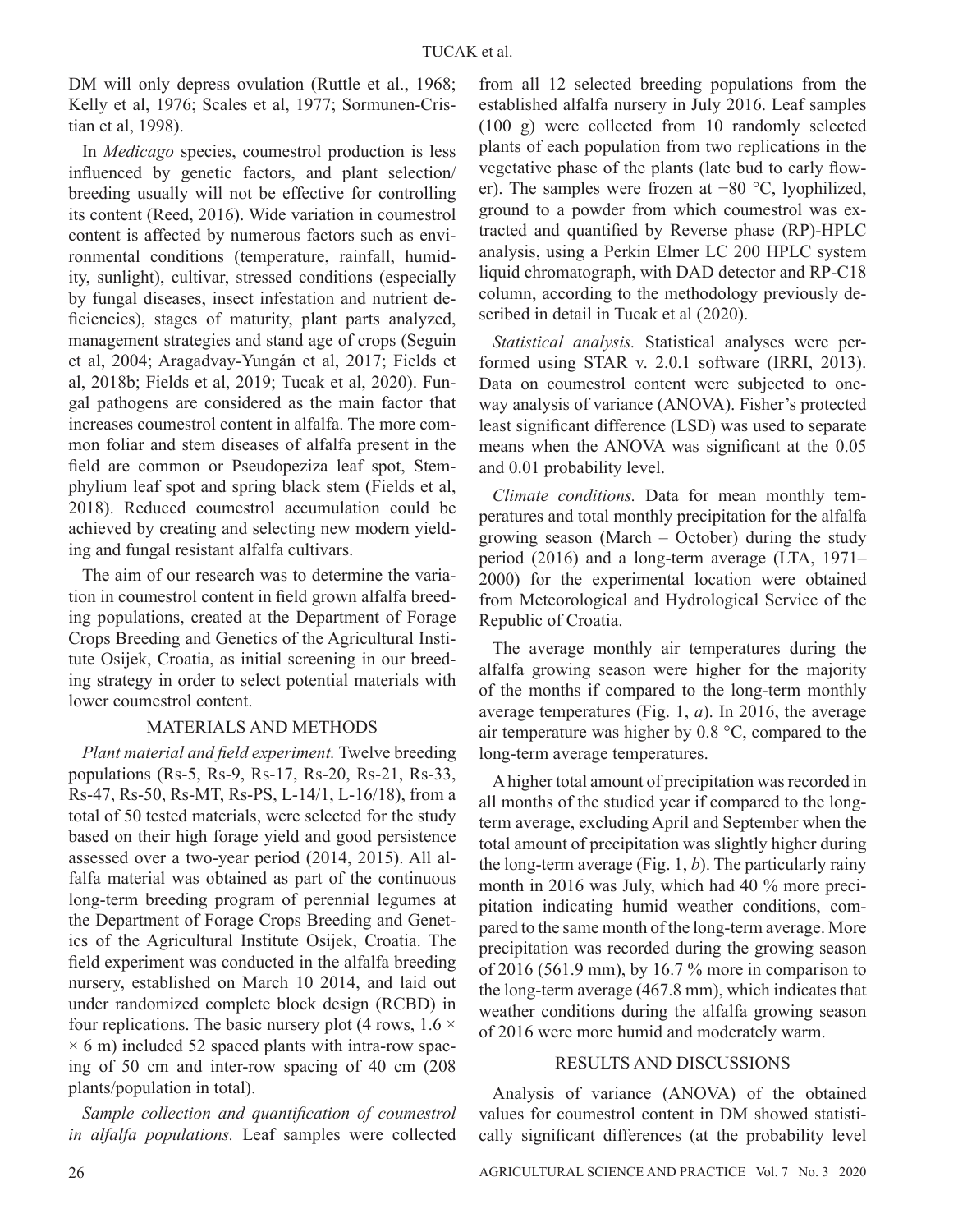

**Fig. 1.** Mean monthly air temperatures (*a*) and total monthly precipitation (*b*) for the alfalfa growing season (March – October) during the study period (2016) and a long-term average (LTA, 1971–2000) for the experimental location (Source: Meteorological and Hydrological Service of the Republic of Croatia)

 $p = 0.01$ ) between the studied alfalfa breeding populations (Table). The average coumestrol content of all observed populations was 435.67 mg/kg of DM, and the coefficient of variation (CV) was  $2.38\%$ (Fig. 2). The lowest coumestrol content was obtained from the breeding population Rs-33 (82.18 mg/kg of DM), which was not significantly lower than the value determined for the Rs-20 population

(86.58 mg/kg of DM). The coumestrol content found in these populations was 5 times lower than the average content for all populations. Contrary, breeding population Rs-21 had the highest coumestrol content (619.53 mg/kg of DM).

Earlier research also showed that alfalfa cultivars may vary widely in coumestrol content and that the variation can be caused by plant genotype, stage of

| Sources of<br>variation                       | Sum of square<br>(SS)                        | Degree of<br>freedom (DF) | Mean square<br>(MS)                       | F-value              | ProbF |
|-----------------------------------------------|----------------------------------------------|---------------------------|-------------------------------------------|----------------------|-------|
| Repetition<br>Population<br>Residual<br>Total | 1195.41<br>807216.92<br>1190.75<br>809603.08 | 23                        | 1195.41<br>73383.36<br>108.25<br>35200.13 | 11.04<br>$677.91$ ** | 0.001 |

Analysis of variance (ANOVA) for coumestrol content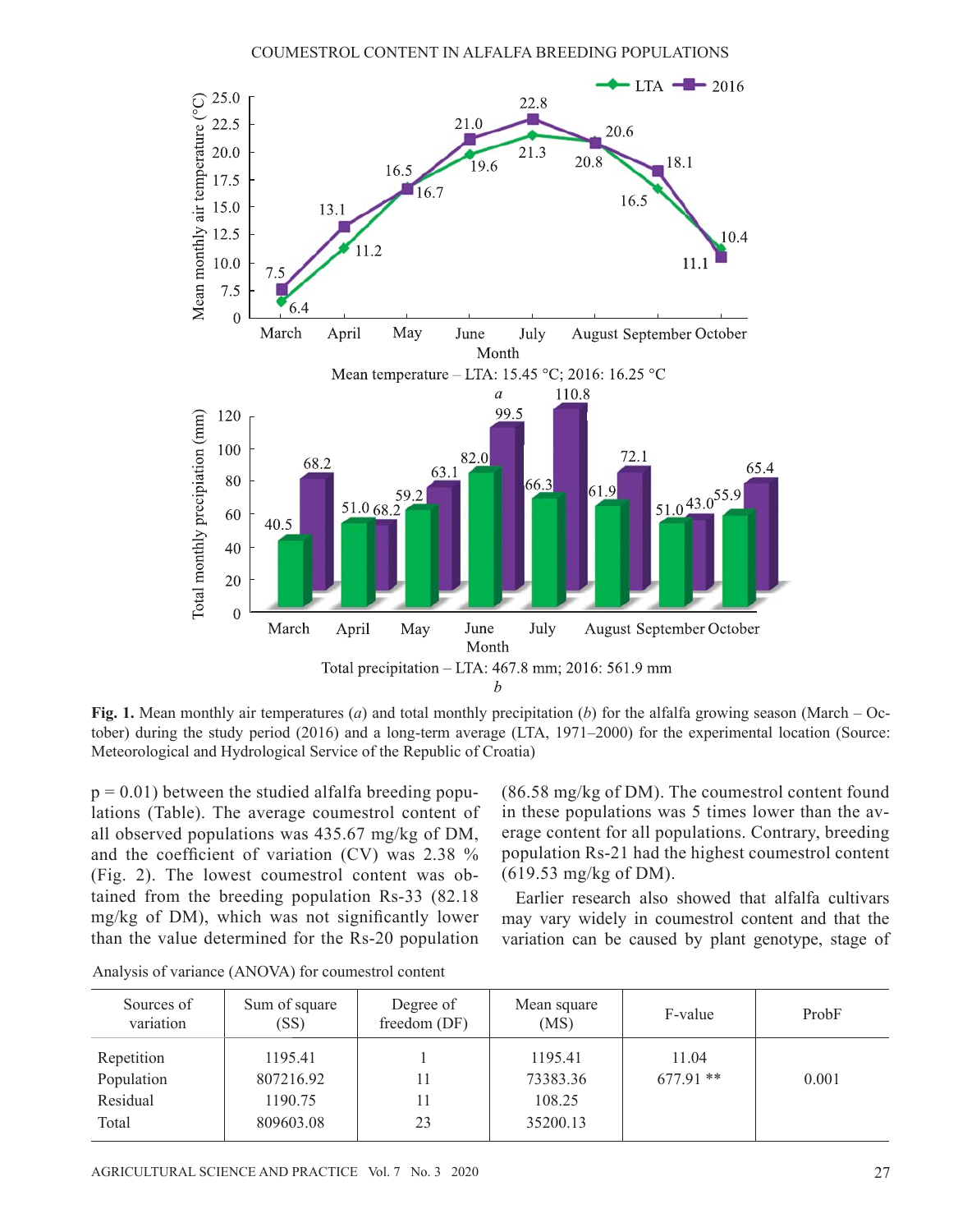TUCAK et al.



**Fig. 2.** Mean coumestrol content (mg/kg of dry matter – DM) in the leaves of alfalfa breeding populations

growth and/or environmental impact. Of the latter biotic stress is the most significant and commonly studied factor. Moravcova et al. (2004) evaluated the influence of several variables on the coumestrol content of alfalfa silages and determined that the content varied with cultivars and maturity of plant. The authors reported average coumestrol concentrations of 100 mg/kg of DM, with a 10 % variation between two cultivars.

Seguin and Zheng (2006) determined the concentrations of three phytoestrogens in the seeding and postseeding year at two sites and observed the large variation for coumestrol content between both harvests and sites, despite the lack of differences between ten fieldgrown alfalfa cultivars. These authors reported an average coumestrol content of 141 mg/kg of DM. Seguin et al. (2004) studied the effect of plant maturity and herbage components on contents of different alfalfa phytoestrogens and reported that coumestrol contents ranged between 50 and 135 mg/kg of DM, were high at late vegetative and late seed pod stage, and low at early flower stage. Significant differences were observed between canopy segments with coumestrol contents being greatest in the top segment, however no differences were observed between plant parts.

Fields et al (2018b) assessed individual effects of agronomic factors (cutting frequency, development stage, and cultivar) in both the field and greenhouse

grown alfalfa on coumestrol content and concluded that fungal pathogens infection and inoculation treatment significantly increased coumestrol content up to 396 mg/kg of DM, while the development stage of the plant had no effect. Elevated levels of coumestrol in alfalfa herbage were also observed because of pea aphid herbivory.

A substantial higher average coumestrol content was found in our study (435.67 mg/kg of DM), except for the populations Rs-33 and Rs-20 (82.18 and 86.58 mg/ kg of DM, respectively), in comparison with the results of the abovementioned authors. One of the possible causes for this could have been the weather conditions during the conducted research. Good weather conditions during the 2016 alfalfa growing season, favorable air temperatures and higher total amount of precipitation, compared to the long-term average (Fig. 1, *a*, *b*), could have contributed to the increased coumestrol accumulation in the studied populations. Fields et al (2019) obtained similar results while developing a model to predict coumestrol content in non-irrigated alfalfa crops using weather variables and concluded that rainfall is a major component in the model. According to these authors if total rainfall was between 61 and 131 mm during alfalfa regrowth period coumestrol content is likely to be moderately high (58.4 mg/kg of DM), while with total rainfall over 131 mm and more than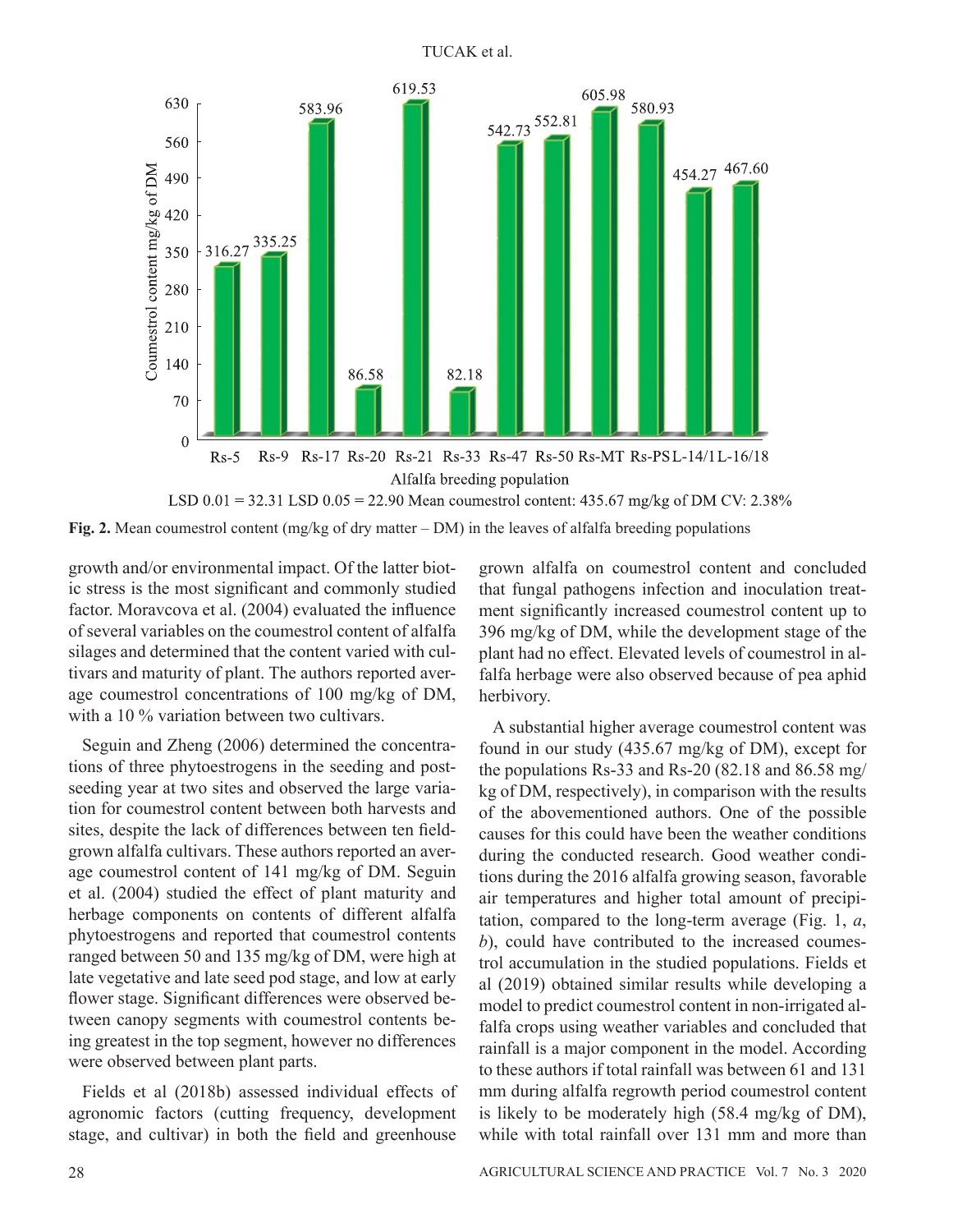17 days with relative humidity above 95 % coumestrol level was predicted to be high (163 mg/kg of DM). Likewise, high rainfall and humidity conditions during July, when leaf samples were collected in this experiment, could have caused fungal foliar diseases. These diseases according to Fields et al (2019) can cause a defense reaction leading to elevated coumestrol levels in alfalfa. Sampling of leaves at a later vegetative stage may have also contributed to the increased accumulation of coumestrol in our study, which is consistent with previously reported results (Hanson et al., 1965; Seguin et al., 2004).

Fields et al (2018b) reported differences in coumestrol content in ten alfalfa cultivars with levels in all cultivars posing a risk for ewe reproductive performance, and recommended that alfalfa breeding should be focused on fungal resistance. *Medicago* spp. genotypes with low coumestrol content tested for fungal resistance according to Barbetti (2006) should be included as parental material in annual *Medicago* spp. breeding programs. Populations tested in our experiment with low coumestrol content, which already showed high forage yield and good persistence, will be further included in breeding program for creating cultivars with decreased phytoestrogen content.

### **CONCLUSIONS**

A significant variation in coumestrol content was found between the investigated field grown alfalfa breeding populations (82.18 to 619.53 mg/kg). The two populations  $Rs-33$  and  $Rs-20$  showed significantly lower coumestrol content (82.18 and 86.58 mg/kg of DM, respectively) than the other observed alfalfa materials and they present potential breeding source for creating new cultivars with decreased coumestrol content.

*Adherence to ethical principles.* This article does not relate to any studies using humans and animals as investigation subjects.

**Conflict of interest.** The authors deny any conflict of interests.

*Financing.* This research was supported by program of continuous scientific work on the creation of new forage crops cultivars at the Agricultural Institute Osijek. We thank Agrochemical laboratory and Forage Crop Breeding and Genetics Departments staff for their technical contributions to this research.

## **Вміст куместролу в селекційних популяціях люцерни**

M. Tucak <sup>1,\*</sup>, T. Čupić <sup>1</sup>, D. Horvat <sup>1</sup>, G. Krizmanić <sup>1</sup>, M. Ravlić <sup>2</sup>

1 Agricultural Institute Osijek, Južno predgrađe 17, Osijek,

Croatia, 31000 2 Josip Juraj Strossmayer University of Osijek, Faculty of Agrobiotechnical Sciences Osijek, Vladimir Prelog 1, Osijek, Croatia, 31000

E-mail: marijana.tucak@poljinos.hr\* , tihomir.cupic@poljinos.hr, daniela.horvat@poljinos.hr, goran.krizmanic@poljinos.hr, mravlic@fazos.hr

**Мета.** Люцерна – це багате джерело фітоестрогенів, серед яких куместрол має найвищу естрогенну активність, що може мати негативний вплив на здоров'я свійських тварин. **Мета** дослідження полягала у визначенні різниці між показниками вмісту куместролу в листі люцерни з селекційних популяцій, включених до селекційної програми Інституту сільського господарства в м. Осієк, Хорватія. **Метод.** Дванадцять популяцій люцерни було обрано на основі високої урожайності цієї кормової культури та хороших показників стійкості. Задля виявлення і кількісного визначення куместрол виділяли з ліофілізованого та подрібненого листя люцерни за допомогою підкисленого метанолу в якості органічного розчинника. **Результати.** Було встановлено суттєву різницю між досліджуваними популяціями, середній вміст куместролу становив 435,67 мг/кг сухої речовини (СР). Найвищий вміст куместролу було встановлено у селекційній популяції Rs-21 (619,53 мг/кг СР). **Висновок**. Популяції Rs-33 і Rs-20 мали найнижчий вміст куместролу (82,18 і 86,58 мг/кг, відповідно), вони є потенційним джерелом селекції для створення сучасних сортів зі зниженим вмістом куместролу.

**Ключові слова:** люцерна, куместрол, система HPLC, популяція, варіаційні зміни.

### REFERENCES

- *Aragadvay-Yungán R, Novillo-Rueda M, Núñez-Torres O. et al.* (2017) Seminal quality of rams feed with diets containing contaminated alfalfa (*Medicago sativa*) with *Pseudopeziza medicaginis*. Rev. Ecuad. de Investig. Agropecuarias. **2**(1):14–19. doi: 10.31164/reiagro. v2n1.3.
- *Barbetti MJ.* (2006) Resistance in annual *Medicago* spp. to *Phoma medicaginis* and *Leptosphaerulina trifolii* and its relationship to induced production of a phytoestrogen. Plant Dis. **91**(3):239–244. doi: 10.1094/PDIS-91-3-0239.
- *Cantero A, Sancha JL, Flores JM. et al.* (1996) Histopathological changes in the reproductive organs of Manchego ewes grazing on lucerne. J. Vet. Med. A. **43**:325–330. doi: 10.1111/j.1439-0442.1996.tb00459.x.
- *Cranston LM, Kenyon PR, Fields RL. et al.* (2017) Lucerne with a high coumestrol content is not a suitable feed for ewes just before and during the early breeding period. J. New Zealand Grasslands. **79**:55–60. doi: 10.33584/ jnzg.2017.79.559.
- *Fields RL, Moot DJ, Sedcole JR. et al.* (2018a) Recovery of ovulation rate in ewes following their removal from an